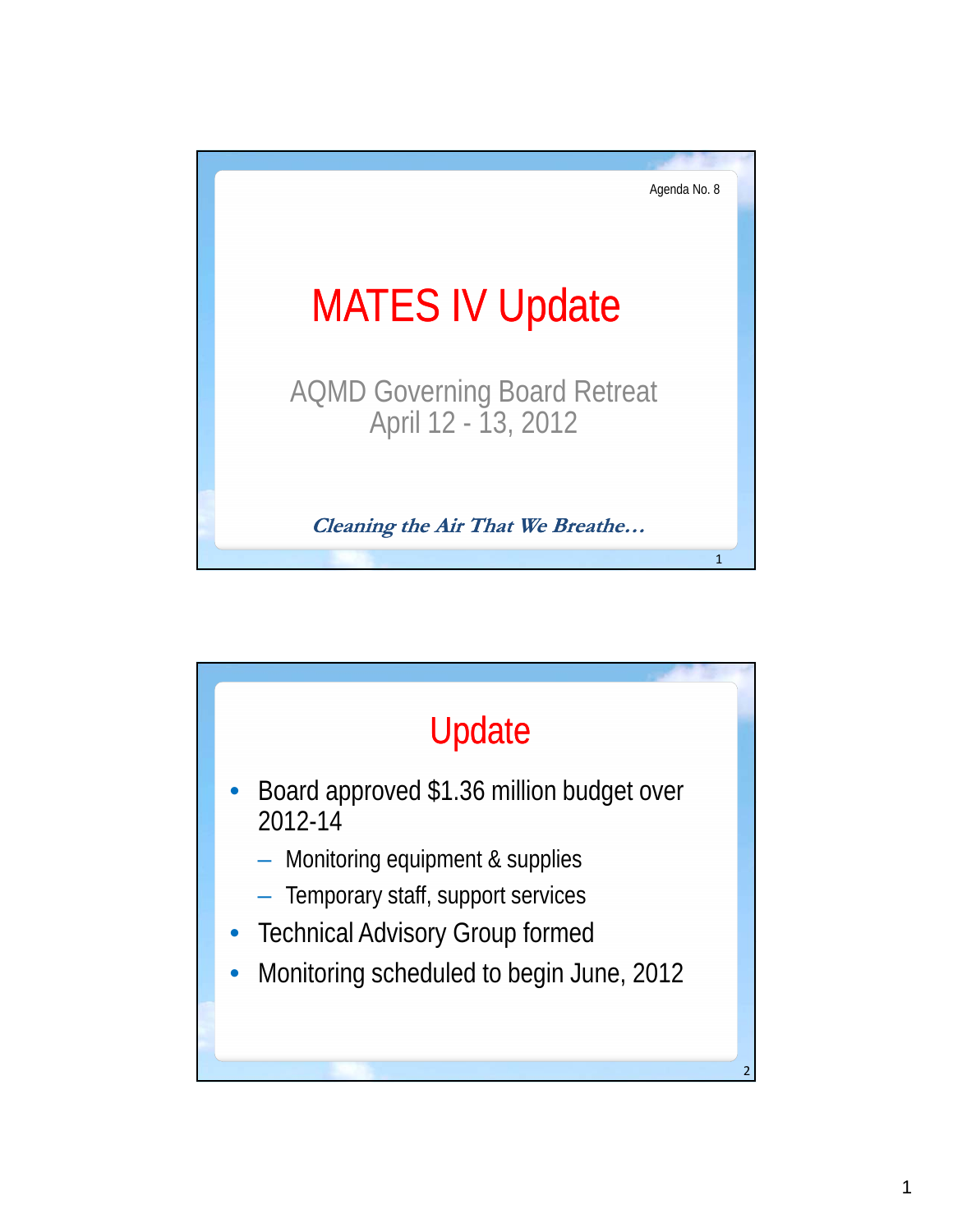| <b>Technical Advisory Group</b> |                                      |  |
|---------------------------------|--------------------------------------|--|
| Alberto Ayala, PhD              | CARB                                 |  |
| Judith Chow, ScD                | Desert Research Institute            |  |
| Maria Costantini, PhD           | <b>Health Effects Institute</b>      |  |
| Rob Farber, PhD                 | Southern California Edison           |  |
| Dennis Fitz, MS                 | <b>UC Riverside CE-CERT</b>          |  |
| John Froines, PhD               | <b>UCLA School of Public Health</b>  |  |
| Scott Fruin, D.Env.             | USC School of Medicine               |  |
| Kim Hoang, PhD                  | U.S. EPA Region 9                    |  |
| Michael Kleinman, PhD           | University of California, Irvine     |  |
| Fred Lurmann, MS                | Sonoma Technology Inc.               |  |
| Andy Salmon, PhD                | OEHHA                                |  |
| Constantinos Sioutas, ScD       | <b>USC Environmental Engineering</b> |  |
| Samuel Soret, PhD               | Loma Linda University                |  |
| Yifang Zhu, PhD                 | <b>UCLA School of Public Health</b>  |  |
|                                 |                                      |  |
|                                 |                                      |  |



3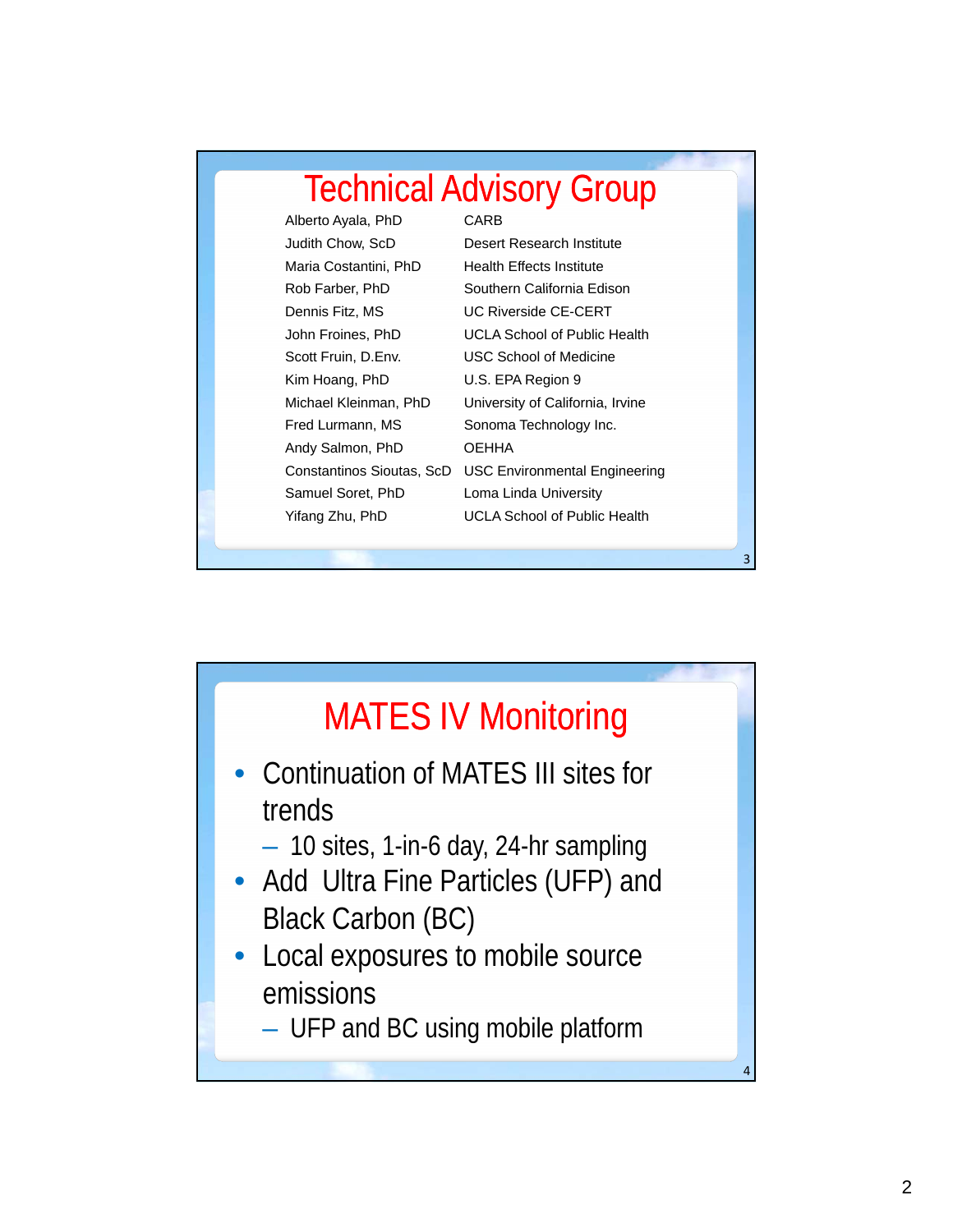| <b>Monitoring Sites</b>      |                                 |  |
|------------------------------|---------------------------------|--|
| <b>Site</b>                  | <b>Address</b>                  |  |
| Anaheim                      | 1010 S. Harbor Blvd.            |  |
| <b>Burbank</b>               | 228 W. Palm Ave.                |  |
| Compton                      | 720 N. Bullis Rd.               |  |
| Inland Valley San Bernardino | 14360 Arrow Highway             |  |
| Huntington Park              | TBD                             |  |
| North Long Beach             | 3648 N. Long Beach Blvd.        |  |
| Central Los Angeles          | 1630 N. Main St., Los Angeles   |  |
| Pico Rivera                  | 3713B San Gabriel River Parkway |  |
| <b>Rubidoux</b>              | 5888 Mission Blvd.              |  |
| West Long Beach              | Hudson School                   |  |

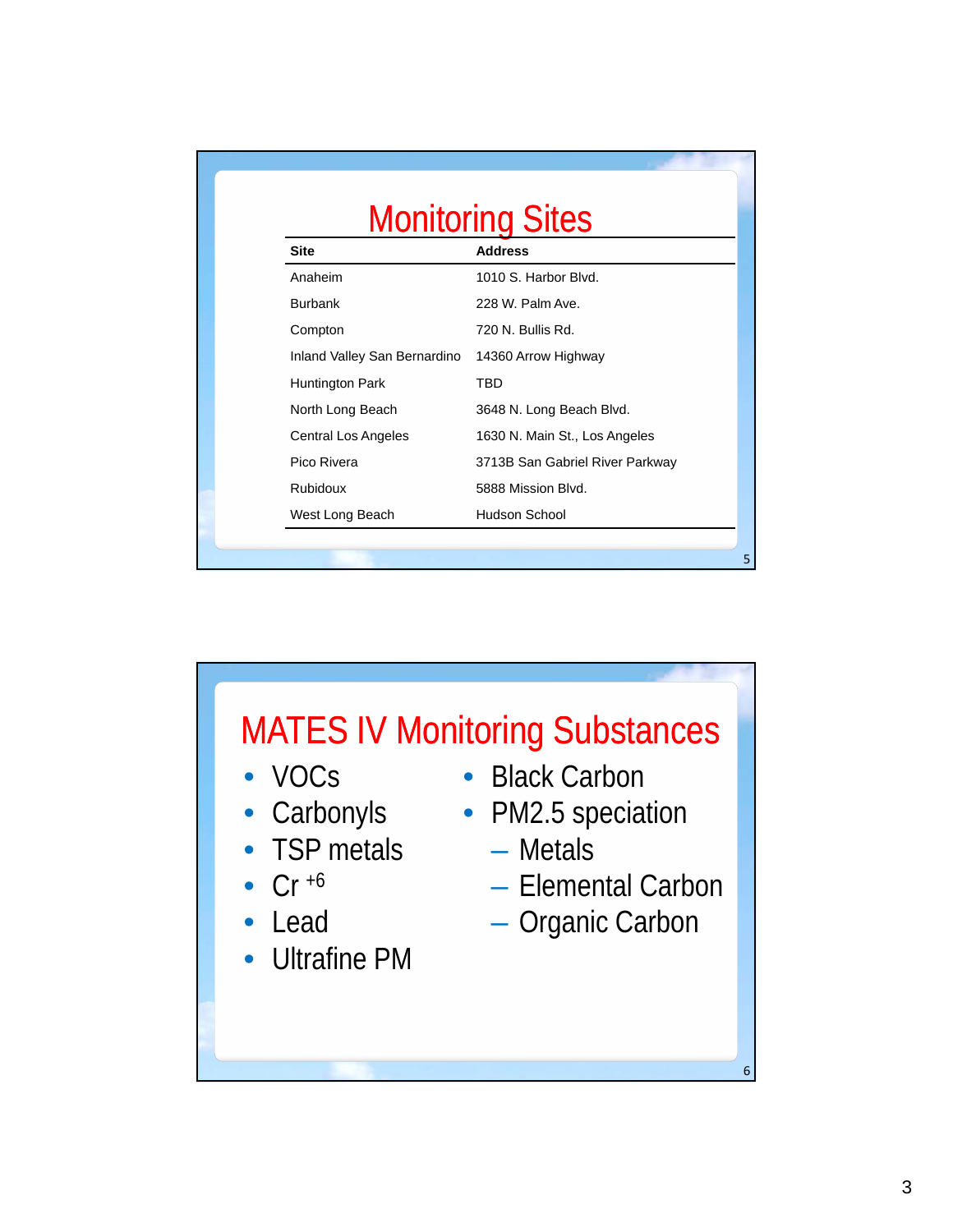

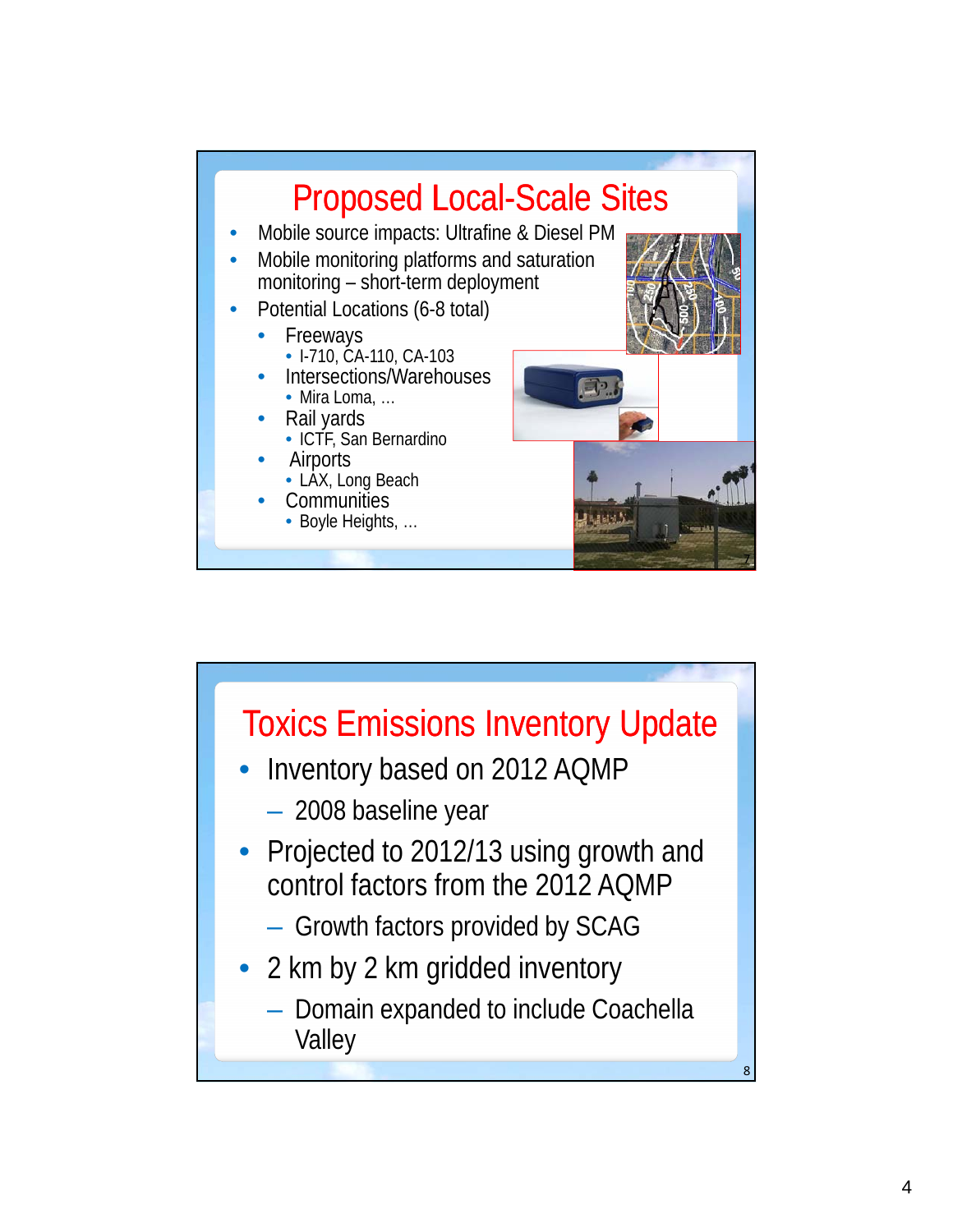

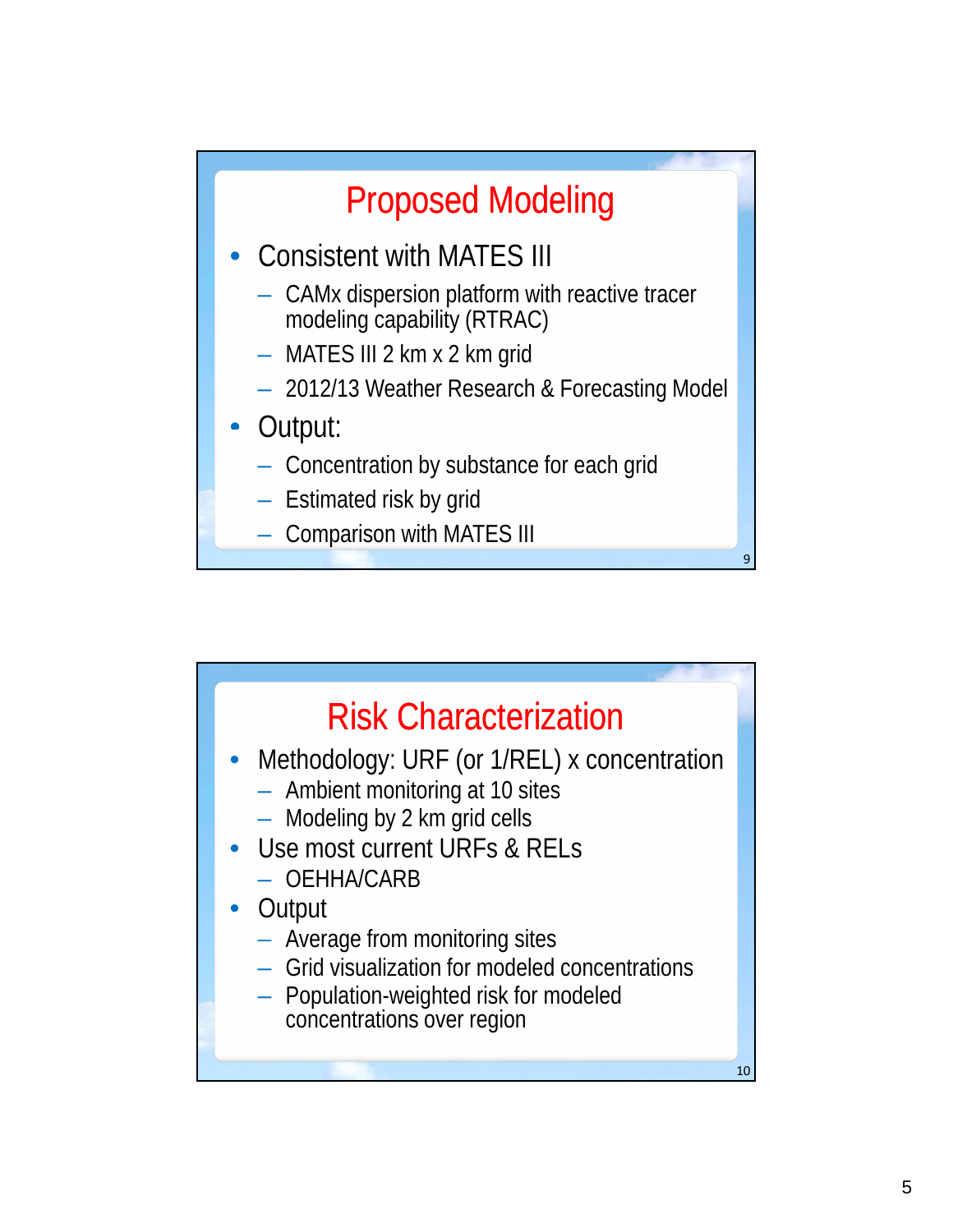| <b>Toxics for Risk Characterization</b>                             |                 |                           |  |
|---------------------------------------------------------------------|-----------------|---------------------------|--|
| 1,3-Butadiene                                                       | Chloroform      | Lead                      |  |
| Acetaldehyde                                                        | Chromium VI     | Manganese                 |  |
| Arsenic                                                             | Diesel PM       | <b>Methylene Chloride</b> |  |
| <b>Benzene</b>                                                      | Dichlorobenzene | <b>Nickel</b>             |  |
| <b>Beryllium</b>                                                    | Dichloroethane  | Tetrachloroethylene       |  |
| Cadmium                                                             | Ethyl benzene   | Trichloroethylene         |  |
| Carbon Tetrachloride                                                | Formaldehyde    | <b>Vinyl Chloride</b>     |  |
| Risk estimated for 70-year exposure and applying OEHHA risk factors |                 |                           |  |
| 11                                                                  |                 |                           |  |

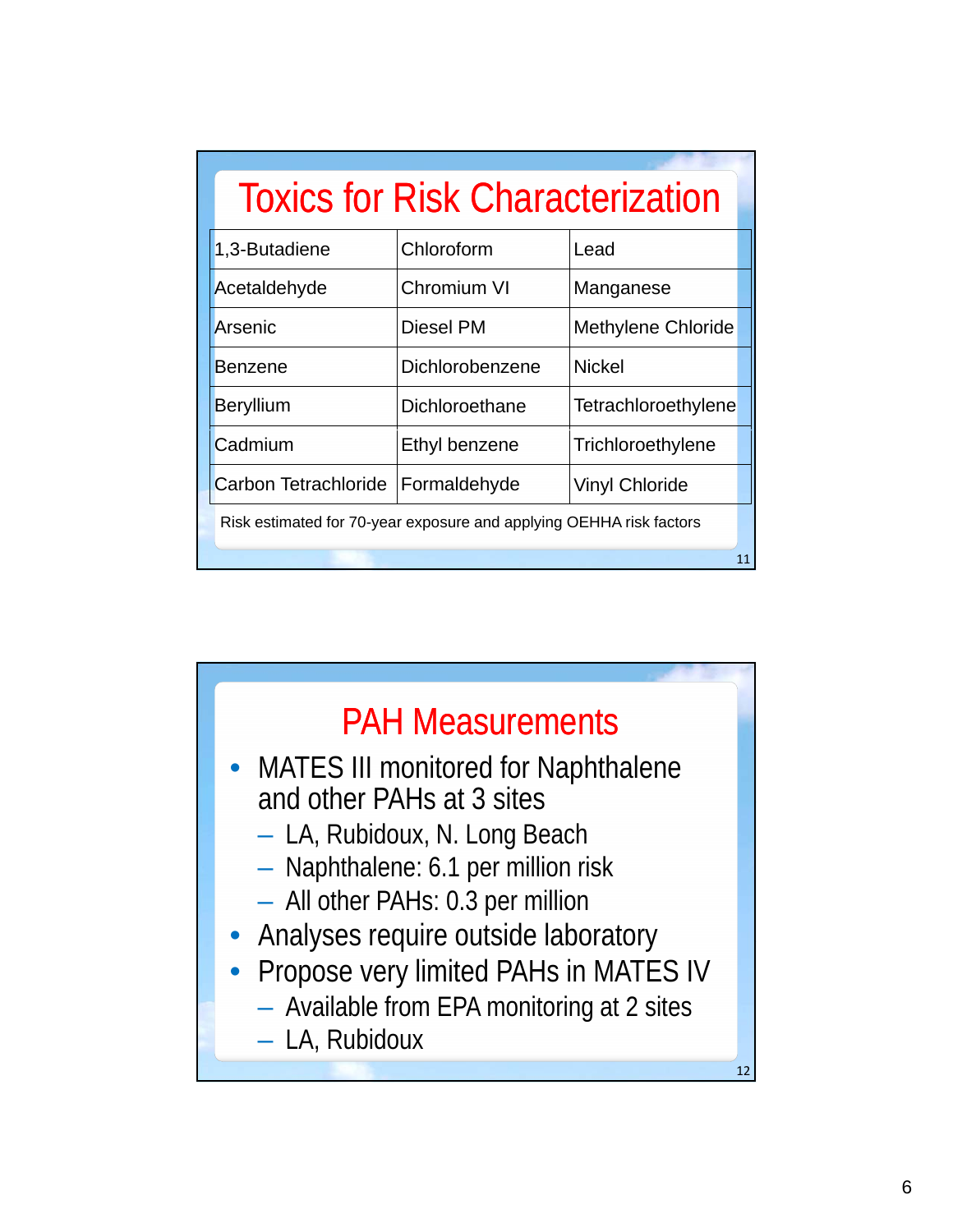